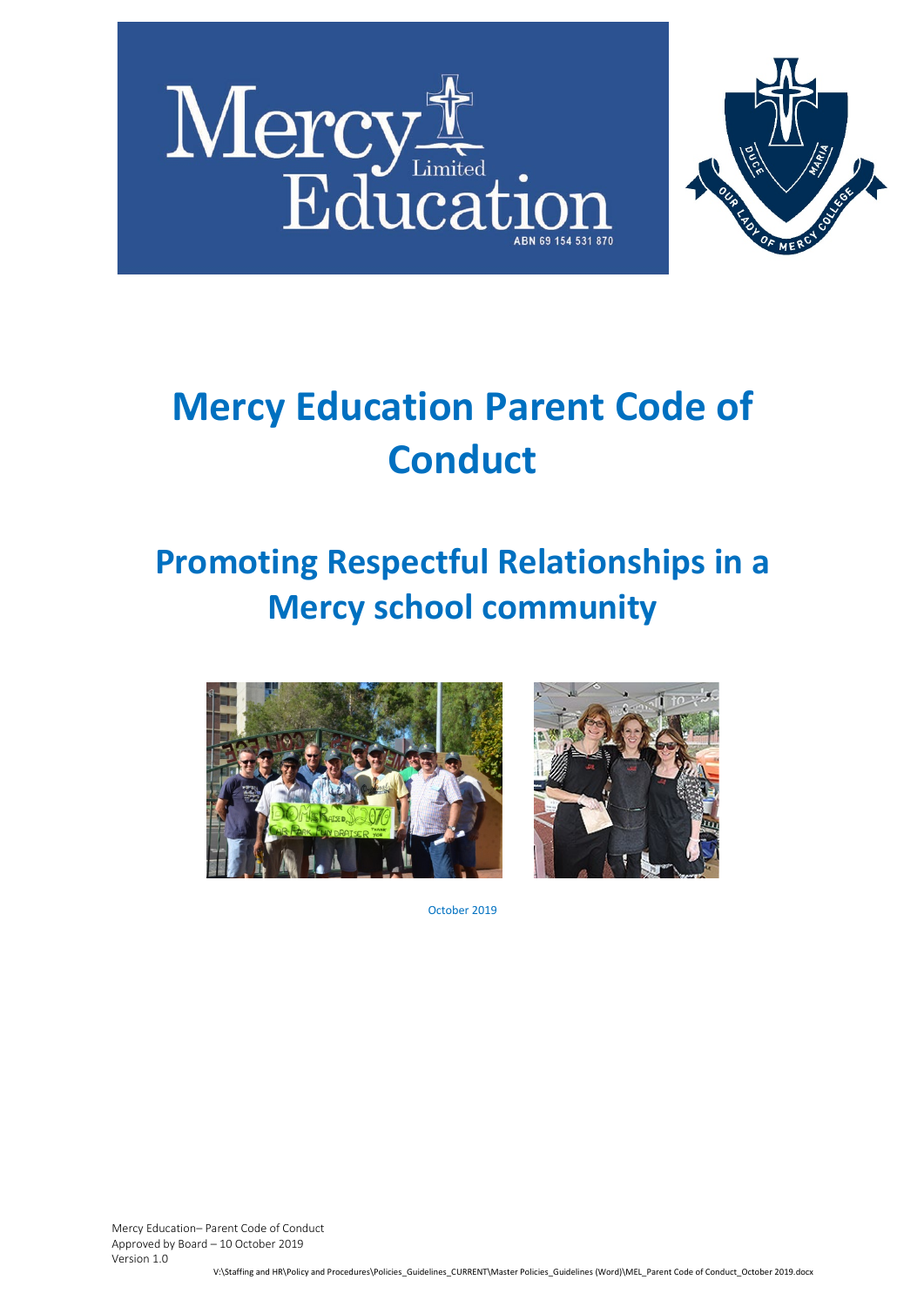## **Mercy Education Parent Code of Conduct**

### **CONTENTS**

| $\mathbf{1}$ . |       |                                                                   |  |  |  |  |  |
|----------------|-------|-------------------------------------------------------------------|--|--|--|--|--|
| 2.             |       |                                                                   |  |  |  |  |  |
| 3.             |       |                                                                   |  |  |  |  |  |
| 4.             |       |                                                                   |  |  |  |  |  |
|                | 4.1   |                                                                   |  |  |  |  |  |
|                | 4.2   |                                                                   |  |  |  |  |  |
|                | 4.2.1 |                                                                   |  |  |  |  |  |
|                | 4.2.2 |                                                                   |  |  |  |  |  |
|                | 4.2.3 |                                                                   |  |  |  |  |  |
|                | 4.2.4 |                                                                   |  |  |  |  |  |
| 5.             |       |                                                                   |  |  |  |  |  |
| 6.             |       | NON-COMPLIANCE WITH THE MERCY EDUCATION PARENT CODE OF CONDUCT  6 |  |  |  |  |  |
| 7.             |       |                                                                   |  |  |  |  |  |
| 8.             |       |                                                                   |  |  |  |  |  |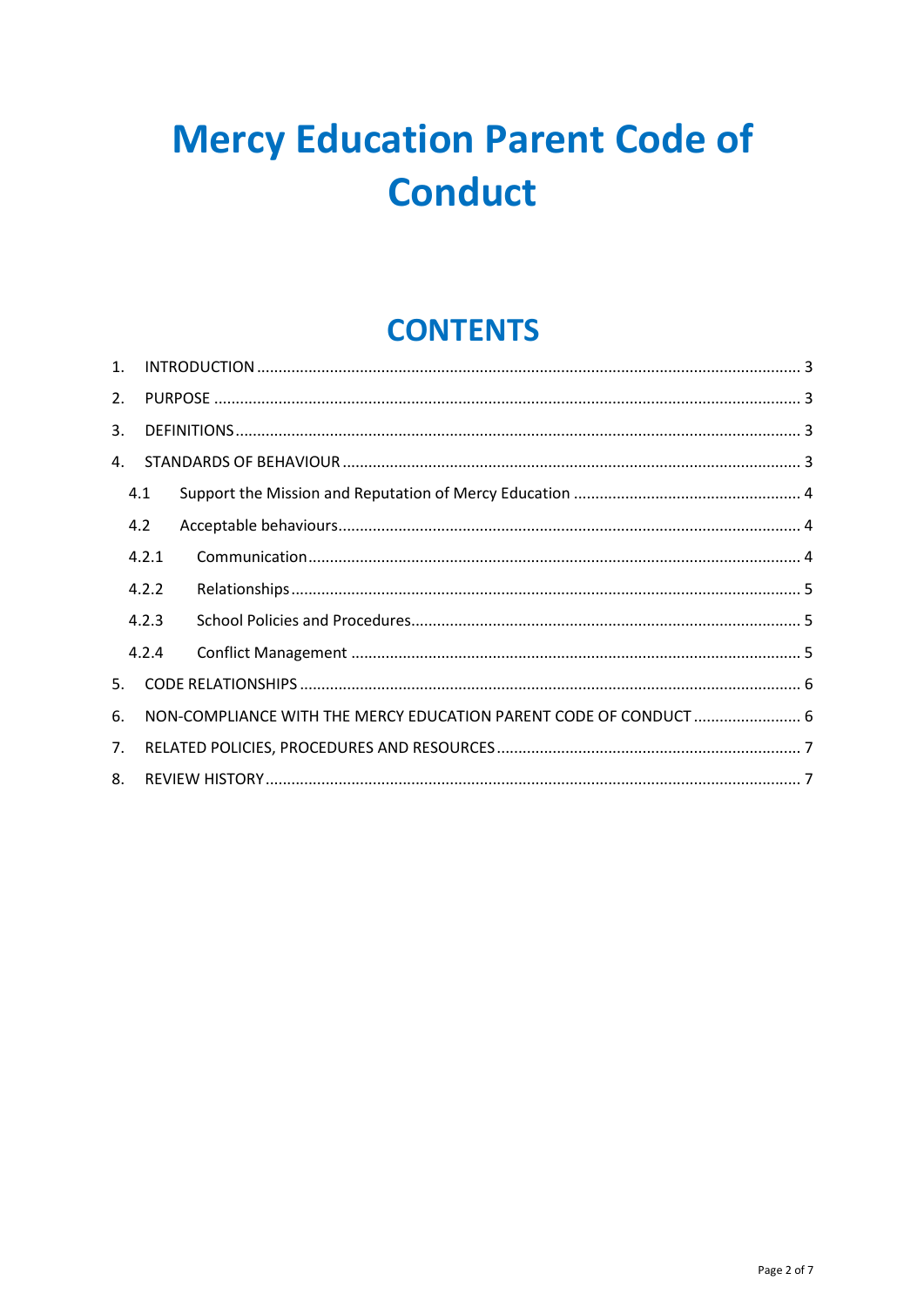### **Respectful Relationships in a Mercy school Parent Code of Conduct**

#### <span id="page-2-0"></span>**1. INTRODUCTION**

Mercy Education is committed to providing a supportive and inclusive environment in which it holds the safety and wellbeing of individuals as a central and fundamental responsibility.

Mercy Education Limited (Mercy Education) welcomes and values the active engagement of parents and the wider school community to assist and nurture the care of all children in its care.

The Mercy Education Parent Code of Conduct encourages the development of effective and positive relationships within its school communities. It expects that parents and the wider school community will embrace the Mercy values of Compassion, Justice, Respect, Hospitality, Service and Courage, and respect its traditions and practices.

Each Mercy Education school adopts the Mercy Education Parent Code of Conduct for its school community.

#### <span id="page-2-1"></span>**2. PURPOSE**

The purpose of this document is to provide parents, staff, students and the community with a Parent Code of Conduct in order to ensure the safety and wellbeing of children and employees in Mercy schools.

#### <span id="page-2-2"></span>**3. DEFINITIONS**

For the purpose of this document:

**Conduct** is the manner in which a parent or carer behaves on the school property, or at a schoolsanctioned event, or in communication with other members of the school community off-site.

Parents applies to all those in a parenting capacity of a student, prospective student or past student, including carers, guardians, and natural, step, family care-giver, or adoptive parents.

**Employees** includes all staff, contractors and volunteers who contribute to the operations of Mercy schools.

#### <span id="page-2-3"></span>**4. STANDARDS OF BEHAVIOUR**

The Mercy Education Parent Code of Conduct is based on respectful relationships and acceptable behaviours.

The Principal is expected to ensure that parents understand their obligation to observe and support the Mercy Education Parent Code of Conduct.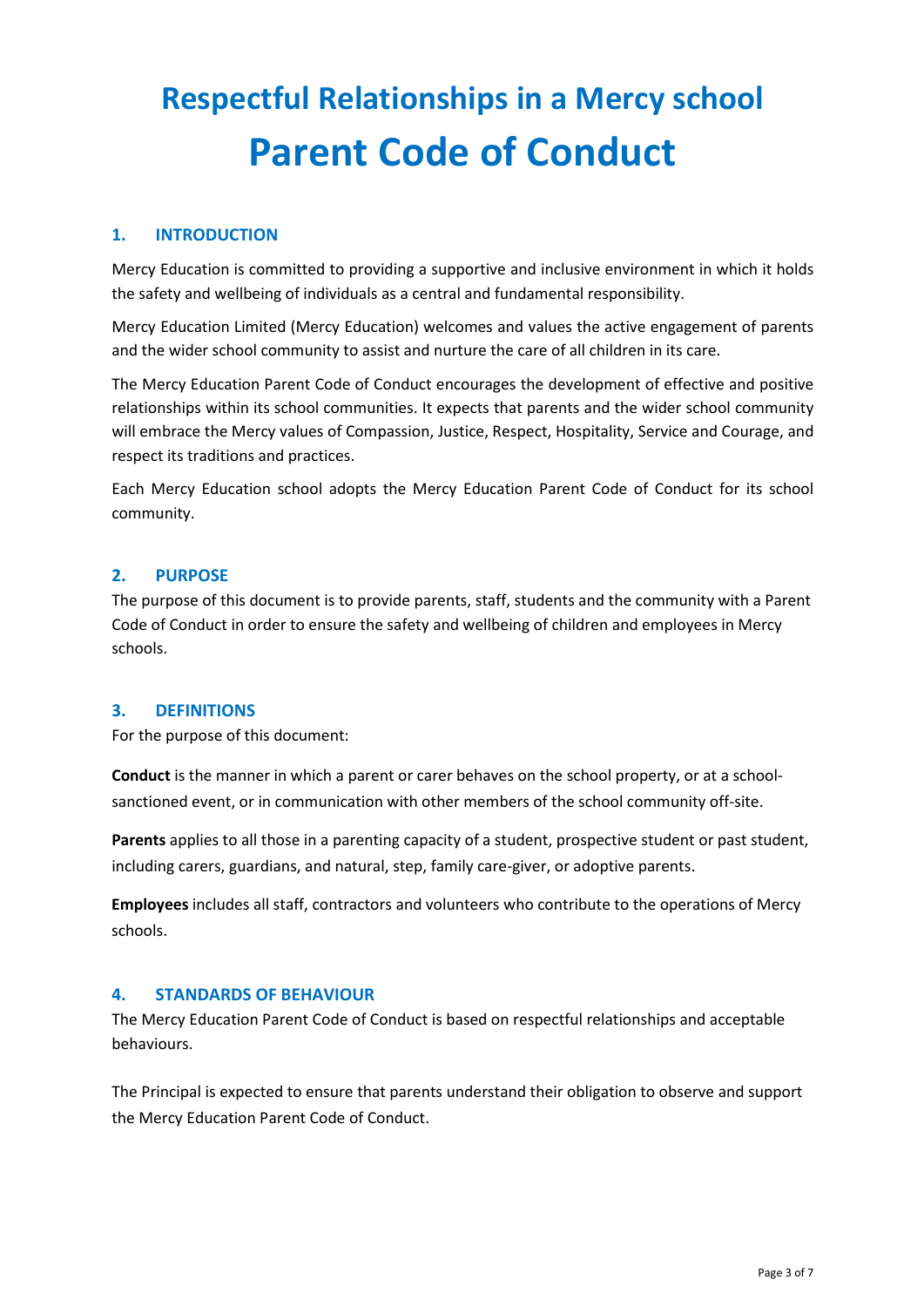#### <span id="page-3-0"></span>**4.1 Support the Mission and Reputation of Mercy Education**

*Central to the mission of Mercy Education is an unequivocal commitment to fostering the dignity, self-esteem and integrity of young people and providing them with a safe, supportive and enriching environment to develop spiritually, physically, intellectually, emotionally and socially.*

Parents are expected to actively contribute to a school culture that respects the dignity of its members and affirms the gospel values of love, care for others, compassion and justice.

Parents should respect the moral values and teachings of the Catholic Church and the aims, philosophy and ethos of the Mercy school. Parents should act as role models, showing integrity at all times and conducting themselves in a manner that will not discredit their school or Mercy Education.

Parents should work in partnership with their school to promote the holistic development of their child and promptly address any conflict or concerns that may arise.

Parents should report to the school principal (or delegate) any inappropriate conduct or conduct which might reasonably be considered a breach of the Mercy Education Parent Code of Conduct, or of common law.

Parents should respect the privacy and confidentiality of personal and sensitive information and disclose such information only to authorised persons.

Parents should strive for open, positive and honest communications with the school and its community.

Parents should acknowledge the ethical and legal issues associated with the use of social media as a communication platform.

#### <span id="page-3-1"></span>**4.2 Acceptable behaviours**

The following guidelines provide examples of general expectations for parents, so the list is not exhaustive.

#### <span id="page-3-2"></span>**4.2.1 Communication**

All parents are responsible for supporting the safety of all members of the school community by:

- communicating with employees in a way that is courteous and respectful at all times
- using polite and acceptable language in written and verbal communication
- providing encouraging and constructive feedback
- responding to emails and telephone calls in a timely manner. Responses are not expected to be instantaneous or out of normal working hours, unless of an urgent nature. The school endeavours to respond to parent emails within two business days.
- using all means of communication responsibly so that literature is not associated with the school or Mercy Education in any way, without the express permission of the Principal
- ensuring written and verbal communication should not bring the school's name, image and/or reputation into disrepute and is particularly relevant to the responsible use of social media, so that social media pages are not associated with the school or Mercy Education in any way, without the express permission of the Principal. The use of social media should not bring the school's name, image and/or reputation into disrepute.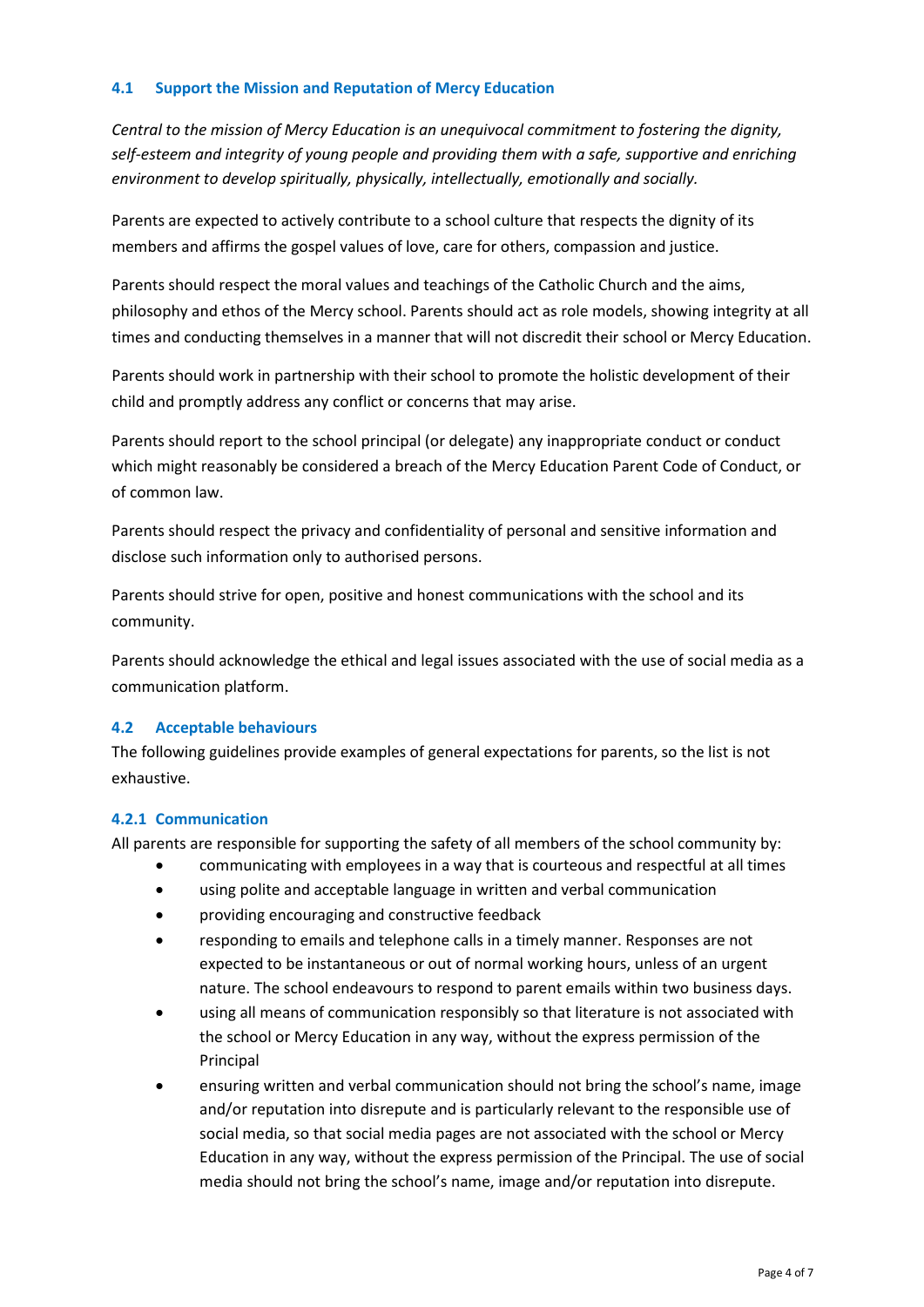- respecting the privacy and sensitivity of digital information including student images, by refraining from posting or sharing them on social media channels when in school uniform, or without express consent of the respective parent(s)
- refraining from making contact via social media with students other than their own child
- reading the school newsletters and other school communications

#### <span id="page-4-0"></span>**4.2.2 Relationships**

All parents are responsible for supporting the safety of all members of the school community by:

- encouraging their child to strive for their personal best and celebrating individual and school achievements
- engaging in school activities and encouraging their child to involve themselves in all aspects of school life
- demonstrating that both parents and employees work together for the benefit of the child
- modelling resilience and healthy problem-solving
- listening to their child but remembering that a different 'reality' may possibly exist elsewhere
- supervising the behaviour of children in their company that are not enrolled at the school
- refraining from discussions regarding any grievances with the school, or from public criticism of school activities, in front of their children
- referring any matters or concerns related to managing student behaviour to school staff immediately, as student discipline is the responsibility of the school
- refraining from actions and behaviour that constitute harassment or discrimination, especially in an online environment
- approaching or interacting with other children, only with the permission of the other parents
- ensuring that any physical contact with a student is appropriate given the age of, and relationship with the student, such that questions of impropriety do not arise.

#### <span id="page-4-1"></span>**4.2.3 School Policies and Procedures**

All parents are responsible for supporting the safety of all members of the school community by:

- supporting the school's policies and acknowledging that the Principal is responsible for implementing these policies
- complying with all relevant policies and procedures of the school which are published on the school website and are available upon request
- supporting student participation in co-curricular activities and school events
- attending parent information evenings and student progress interviews
- supporting consistent and punctual attendance and promptly reporting a child's absence or late arrival to school
- contributing to a culture where privacy and confidentiality are assured

#### <span id="page-4-2"></span>**4.2.4 Conflict Management**

All parents are responsible for supporting the safety of all members of the school community by:

- seeking teaching staff assistance, if necessary, to resolve conflict peacefully and co-operatively
- working with the school to deal promptly with areas of concern
- accepting school decisions and following any directions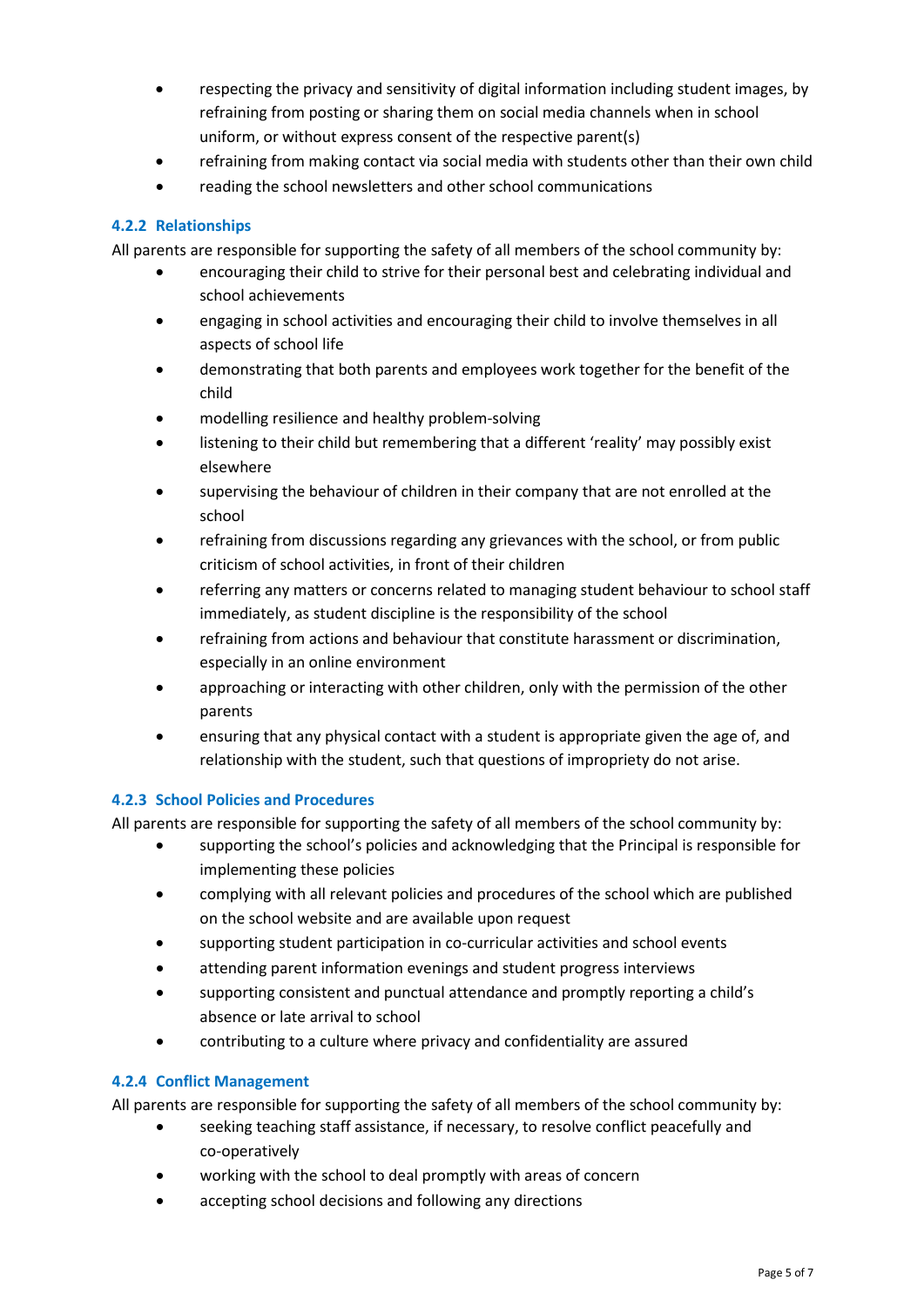- speaking first with a school staff member if there is a problem complying with any directions
- adhering to the school's complaints and grievances processes

#### <span id="page-5-0"></span>**5. CODE RELATIONSHIPS**

Where there is irreconcilable conflict between the expectations of this document and any other guidance, the following documents should be read as superior:

• Relevant State or Federal legislation

The Mercy Education Parent Code of Conduct should be read as superior to:

- any diocesan Church or Catholic Education Office policy
- any local school policy, guidelines, procedures or practice
- other guidance

The mere provision of additional or higher standards shall not, of themselves, constitute an "irreconcilable conflict".

#### <span id="page-5-1"></span>**6. NON-COMPLIANCE WITH THE MERCY EDUCATION PARENT CODE OF CONDUCT**

All parents are required to comply with the Mercy Education Parent Code of Conduct. Each Mercy school has a responsibility to protect its students and other community members from behaviour which is, or might be, physically or emotionally harmful, or that may bring the school or members of the school community to disrepute. Mercy Education is also under a legal obligation to provide a safe work place free from harm, for its employees and for the wider school community. Any person, who holds a reasonable good faith belief that the Mercy Education Parent Code of Conduct may not have been complied with, may raise this matter with the Principal of the Mercy school in the first instance. Where necessary, the Principal (or delegate) will seek to resolve the situation through discussion but has the option to progress to mediation or legal proceedings. Following appropriate investigation; however, where a parent's behaviour is deemed by the Principal as being likely to cause ongoing harm, distress or danger to a staff member or others, i.e. non-compliance with the Mercy Education Parent Code of Conduct, the school may exercise its legal right to enable a range of outcomes depending on the nature of the breach.

Following appropriate investigation, these outcomes may include, but are not limited to:

- Imposing a temporary or permanent ban on the parent entering the school premises
- Suspending or terminating a student's enrolment at the school
- Contacting the police
- Responding in any way that the school considers is necessary and appropriate in all of the circumstances

Parents have access to the Mercy Education Complaints Management Policy, available at [www.mercy.edu.au](http://www.mercy.edu.au/)